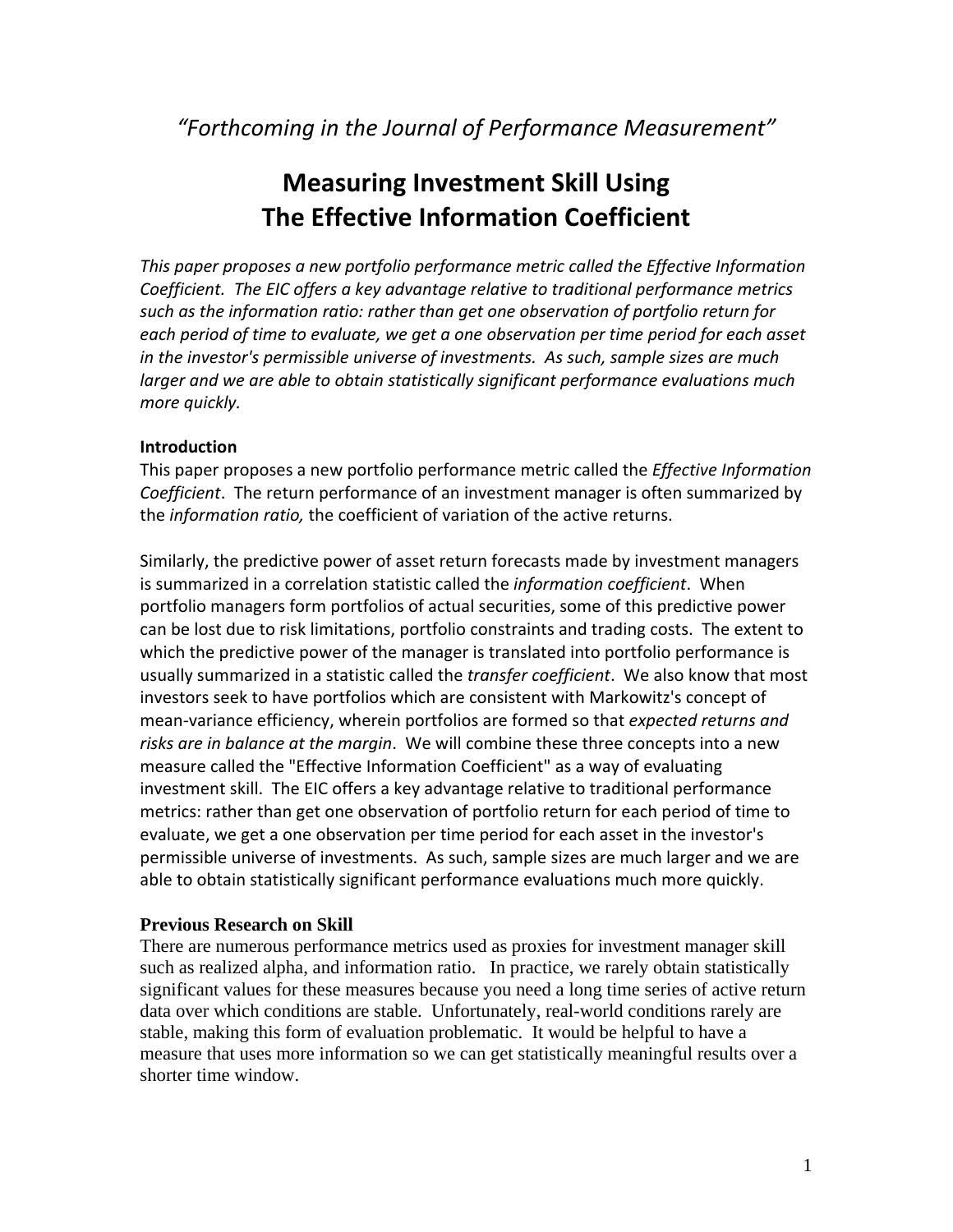Another important aspect to consider is that active managers occasionally experience very bad return outcomes for a period of time. It would be valuable to investors to be able to discriminate a meaningful decline in a manager's skill level from large, but random, negative outcomes.

There is an enormous literature in finance regarding whether investment managers collectively exhibit skill. The answer to that question has important implications for the issue of market efficiency, and the theory of asset pricing. Most of this research is based on the concept of "performance persistence". It assumes that those managers who perform consistently well must be skillful. Examples of this research include Brown and Goetzmann (1995), Elton, Gruber and Blake (1996), and Stewart (1998). There is also an extensive related literature such as Brown, Goetzmann, Ibbotson and Ross (1992), Carpenter and Lynch (1999), and Carhart, Lynch and Musto (2002) that debates whether such persistence effects are artifacts of survivorship bias in the data used for empirical studies

The issue as to whether or not managers collectively exhibit skill is of limited consequence in this paper. The task before us is the evaluation of single managers. For this purpose, there is a great deal of literature that centers on using traditional return based performance statistics as proxies for manager skill. The seminal paper is Kritzman (1986), introduced specific statistical analyses of past returns as a metric of investment manager skill. Other interesting papers include Marcus (1990) which incorporates the issue of selection bias, and Lee and Rahman (1991) which tries to distinguish between security selection and market timing skills among mutual fund managers. Bailey (1996) introduces a graphical approach to skill detection.

As previously noted, the limiting conditions on use of time series performance statistics as measures of manager skill are substantial. We must always have a sufficiently large sample of return observations while also meeting the statistical criteria for stationarity (stability of conditions). To the extent that the real world is constantly evolving, there is a natural tension between these two needs that makes it generally impossible to obtain statistically significant results on the performance records of individual managers when using typical return observation frequencies (e.g. monthly). One simplistic fix to this problem is to use high frequency observations such as daily returns, but using daily returns for skill evaluation is problematic on numerous fronts. The conceptual and statistical difficulties are detailed in diBartolomeo (2003) and diBartolomeo (2007).

Some researchers have tried to detect manager skill, or changes in the level thereof, using statistical process control methods. Philips, Stein and Yaschin (2003) use CUSUM methods to directly evaluate active manager performance. Bolster, diBartolomeo and Warrick (2006) use CUSUM as a method for detecting regime change so as to isolate the most relevant portion of a manager's track record for evaluation.

#### **The Breakdown Problem**

Let us consider an actual example of an institutional equity manager. Using a commercially available risk assessment system this manager managed his portfolio so as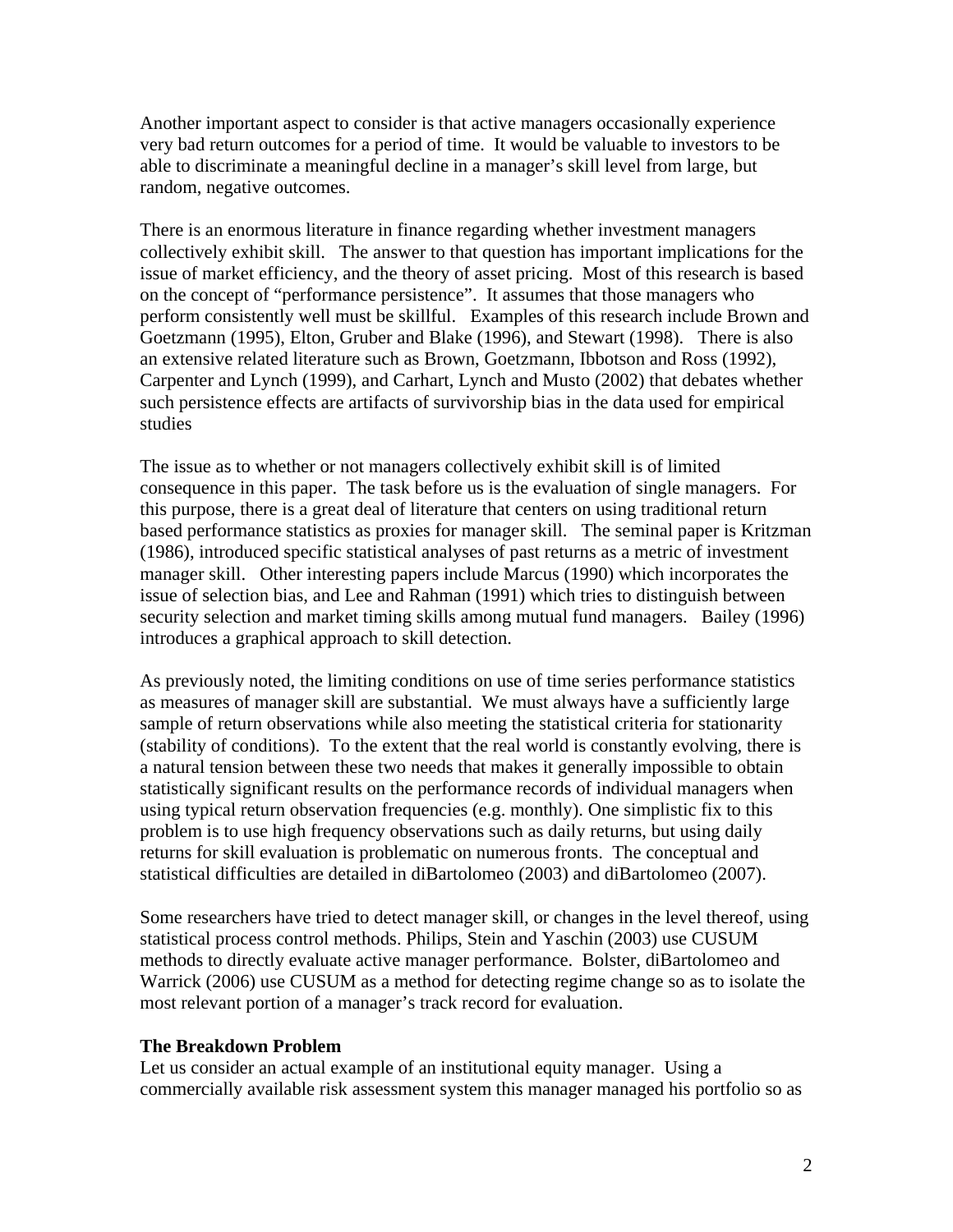to keep the ex-ante risk forecast of tracking error (standard deviation of benchmarkrelative return) below 3% per year. During a particular year, the manager's fund underperformed its benchmark index by 6.3%. Upon experiencing this event, the manager considered two possible rationales. The first is that he had been very unlucky and had randomly experienced a more than two standard deviation negative event. The other possible rationale was the risk assessment model was at fault, and was grossly underestimating the active risk of the portfolio.

However, when monthly returns were examined, a rather different picture emerged. The average value of the month-end ex-ante risk expectation was 2.74%, while the realized standard deviation of the twelve monthly returns during the year in question was 2.80% annualized. The risk model was almost exactly on target. Active performance was as consistent as it was expected to be. Unfortunately for our manager, it was consistently bad, with a mean monthly return of negative .54% per month during the sample year. What the manager had neglected is that the standard deviation of anything is a measure of dispersion around the mean, not around zero. For active returns, the dispersion around the mean and the dispersion around zero should be expected to be equivalent only for index funds. The common confusion around active return volatility and its implications for skill assessment are described in Huber (2001).

## **The Information Ratio as a Proxy for Skill**

The most commonly used proxy for investment manager skill is the *information ratio*. In Grinold (1989), it is defined as the coefficient of variation of the manager's active returns.

 $IR = alpha / tracking error$ 

The paper goes on to derive information ratio as the product of the *information coefficient*  and the *breadth* of an active management strategy. Grinold refers to this relationship as the "Fundamental Law of Active Management".

 $IR = IC * Breadth<sup>5</sup>$ 

**Where** 

IC = correlation of your return forecasts and outcomes

Breadth = number of independent "bets" taken per unit time

If we know how good we are at forecasting returns (prediction skill) and how many bets we act on, we can forecast how good our active performance should be for any given risk level. However, the Fundamental Law makes big assumptions**.** One assumption is there are no constraints at all on portfolio construction, so positions can be long or short and of any size. A second is that transaction costs are zero, so bets in one time period are independent of bets in other periods. A third implicit assumption is that research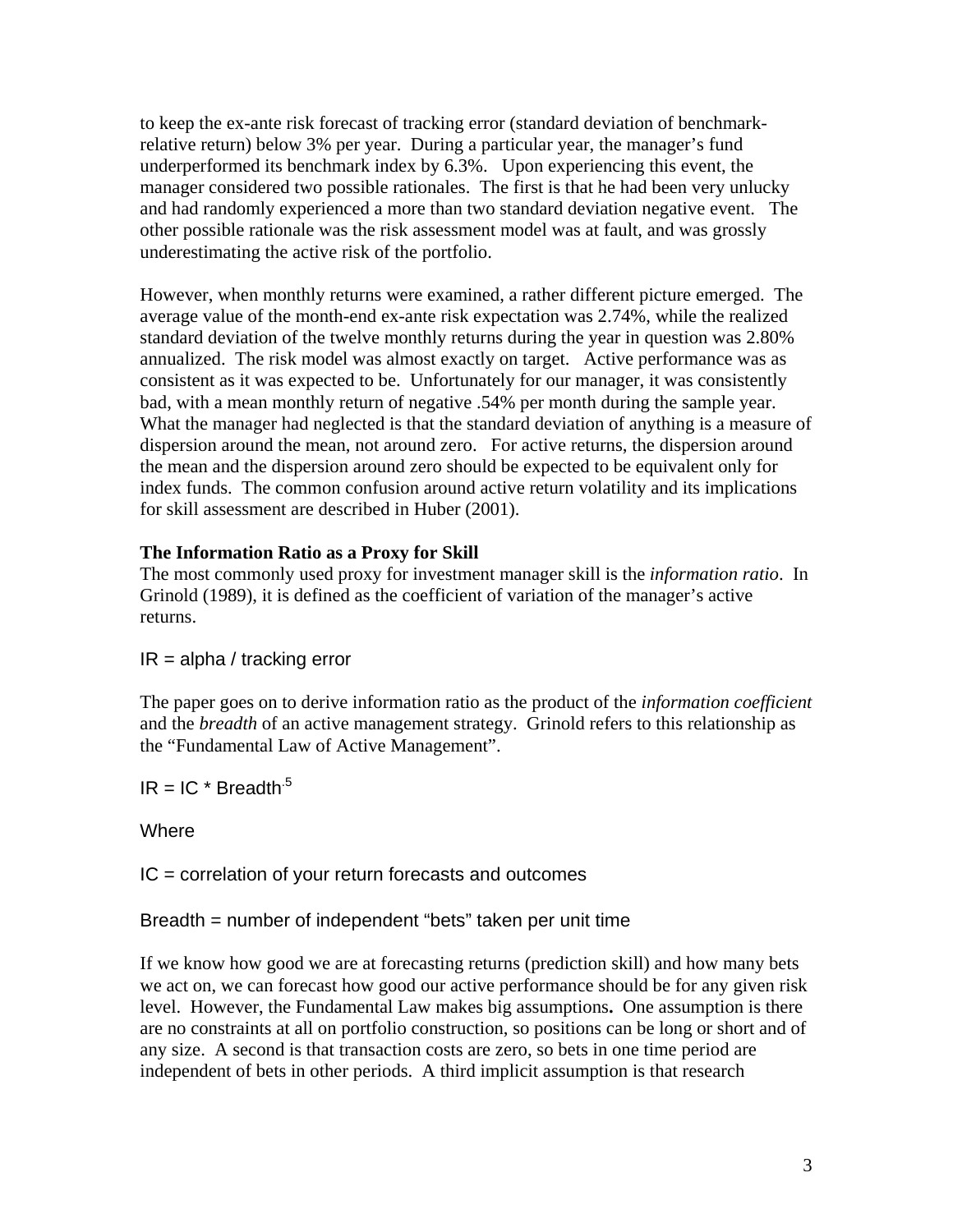resources are limitless so our forecasting effectiveness (IC) is constant as we increase the number of investment bets we chose to investigate.

Most crucially, the Fundamental Law requires that we measure only independent bets in our estimation of breadth. For example, if we choose to invest in twenty different stocks for twenty different reasons we can consider this set of actions as twenty different bets. However, if we choose to invest in twenty different stocks because they share a common trait we find preferable (e.g. a generous dividend, or a low P/E ratio), this is not twenty bets, just one very big bet! Once we've tilted the odds in our favor through positive return forecasting capability, we want to take lots of bets to maximize the information ratio. Unfortunately for investors, managers are rarely willing to disclose sufficient details of their investment process to make accurate estimation of breadth possible from the "outside in".

## **Enter the Transfer Coefficient**

Many practitioners are uncomfortable with the use of information ratios as a measure of skill because the assumptions of no limitations on position sizes, zero trading costs and the availability of unlimited short positions are unrealistic for most investment portfolios. Clarke, de Silva and Thorley (2002) tries resolve this issue by introducing a scaling factor into the calculation of the information ratio that they call the *transfer coefficient*. We can think of the transfer coefficient as a scalar less than one which describes how much of the potential economic value added from our investment strategy actually contributes to actual performance. It points out the extent to which our potential value is lost due to the interference of constraints on position size and portfolio turnover.

 $IR = IC * TC * Breadth<sup>5</sup>$ 

## $TC =$  the efficiency of your portfolio construction (TC  $<$  1)

Imagine a manager with a diverse team of analysts that are great at forecasting monthly stock returns on a large universe of stocks, but whose portfolio is allowed to have only 1% per year turnover. The existence of good monthly forecasts, diverse reasons for actions (independence of bets) and a large universe imply high IC and high breadth. However, if we can never act on the forecasts because of the turnover constraint, the transfer coefficient can be zero or even negative. If we can't short a stock that we correctly believe is going down, or take a big position in a stock that we correctly believe is going up, the transfer coefficient will decline. The more binding constraints we have on our portfolio construction, the more return we fail to capture when our forecasts are good. For bad forecasters, a low transfer coefficient is good. You hurt yourself less when you constrain your level of activity. In some sense it is disingenuous for asset managers to simultaneously tout their forecasting skills, while simultaneously advocating layers of tight constraints on portfolio construction.

For situations where the information coefficient can be measured (i.e. a quantitative manager analyzing their own performance) another relationship emerges: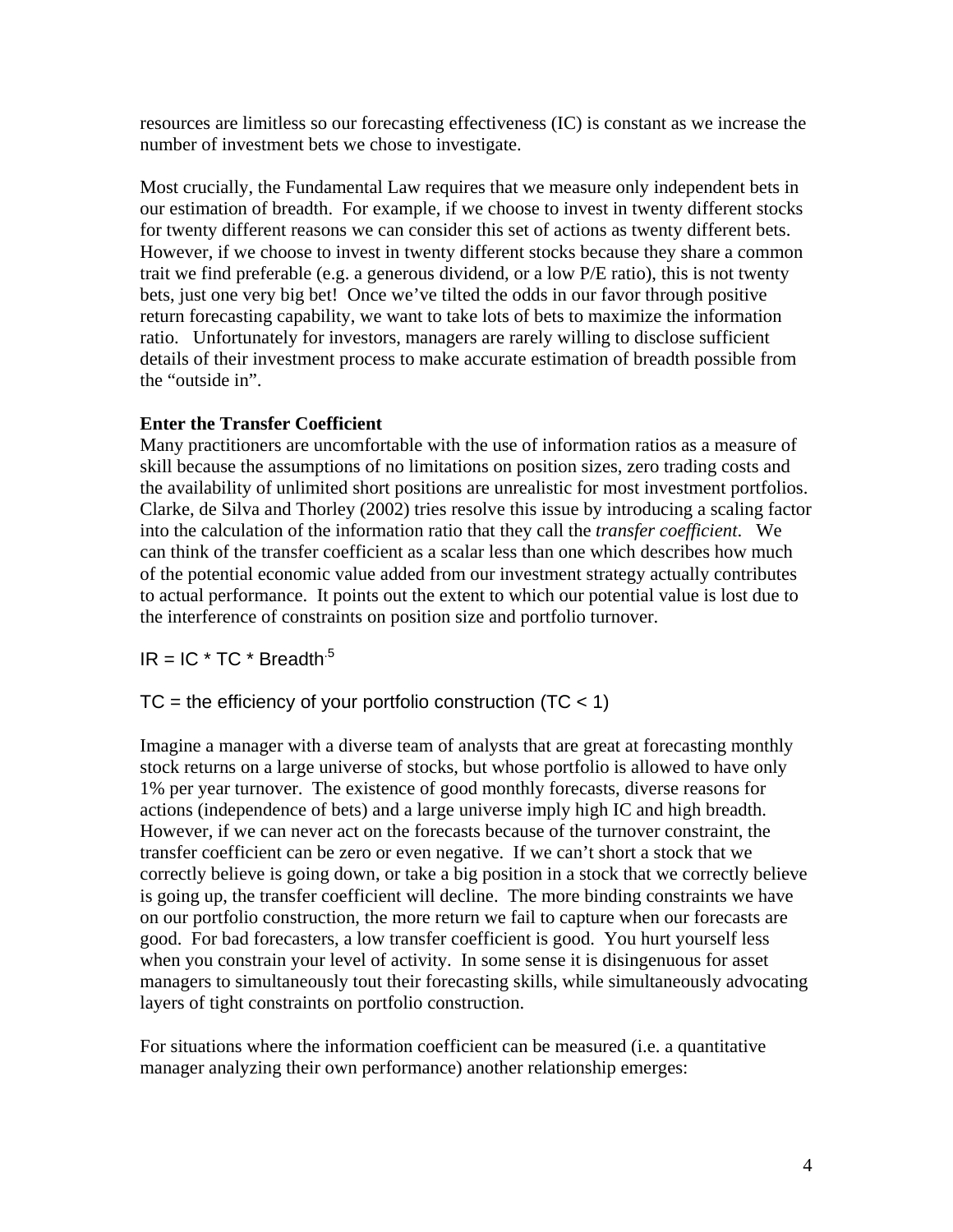## $EIC = IC * TC$

So for asset managers, measuring EIC and IC can provide an approach for the estimation of the transfer coefficient.

## **Limitations of the Information Ratio**

While investment managers (especially hedge funds) often evidence their skills via realized information ratios, this measure really doesn't correspond to investor utility except in extreme cases. Consider a manager with an alpha of 1 basis point and a tracking error of zero. The information ratio is infinite but the economic value added for the investor is very, very small and inconsequential. A substantial investigation of this issue appears in deGroot, and Plantinga (2001).

Another problem with using the information ratio as a proxy for manager skill is that the statistical significance of differences across managers is difficult to calculate. For example if Manager A has an information ratio of .5 for the past sixty months, and manager B has an information ratio of .6 for the past sixty months, can we actually say those two values are materially different, and hence Manager B performed better than Manager A? Although algebraically complex, a method for this calculation is available by a slight modification of methods in Jobson and Korkie (1981).

Another limitation of the Fundamental Law is that it assumes that information coefficients (IC) are constant over time. This implies that the predictive skill level of a manager is a constant. Most practitioners assess the information coefficient through a series of cross-sectional analyses. To the extent that each cross-section represents a particular time period, information coefficients can vary. Qian and Hua (2004) define strategy risk as the standard deviation of the manager's IC over time, which leads to corresponding variations in excess returns. They define "forecast true active risk" as a combination of both "risk model predicted tracking error" (random return variation due to things outside the manager's control) and the return variation arising from strategy risk.

Forecast Active Risk = std(IC) \* Breadth<sup> $1/2$ </sup> \* Forecast Tracking Error

### **The Effective Information Coefficient (EIC)**

Successful active management involves forecasting what returns different assets will earn in the future (the information coefficient), and forming portfolios that will efficiently use the valid information contained in the forecast to generate returns (the transfer coefficient). Typically, an investment manager will have a large universe of assets from which to choose. This implies that we can judge the statistical significance of our information coefficient (one observation of our forecast quality per asset per period) far more quickly than we can our information ratio (one observation of portfolio performance per period).

Our proposal is to extend the concept of the information coefficient to include the quality of portfolio construction, normally characterized by the transfer coefficient. We call this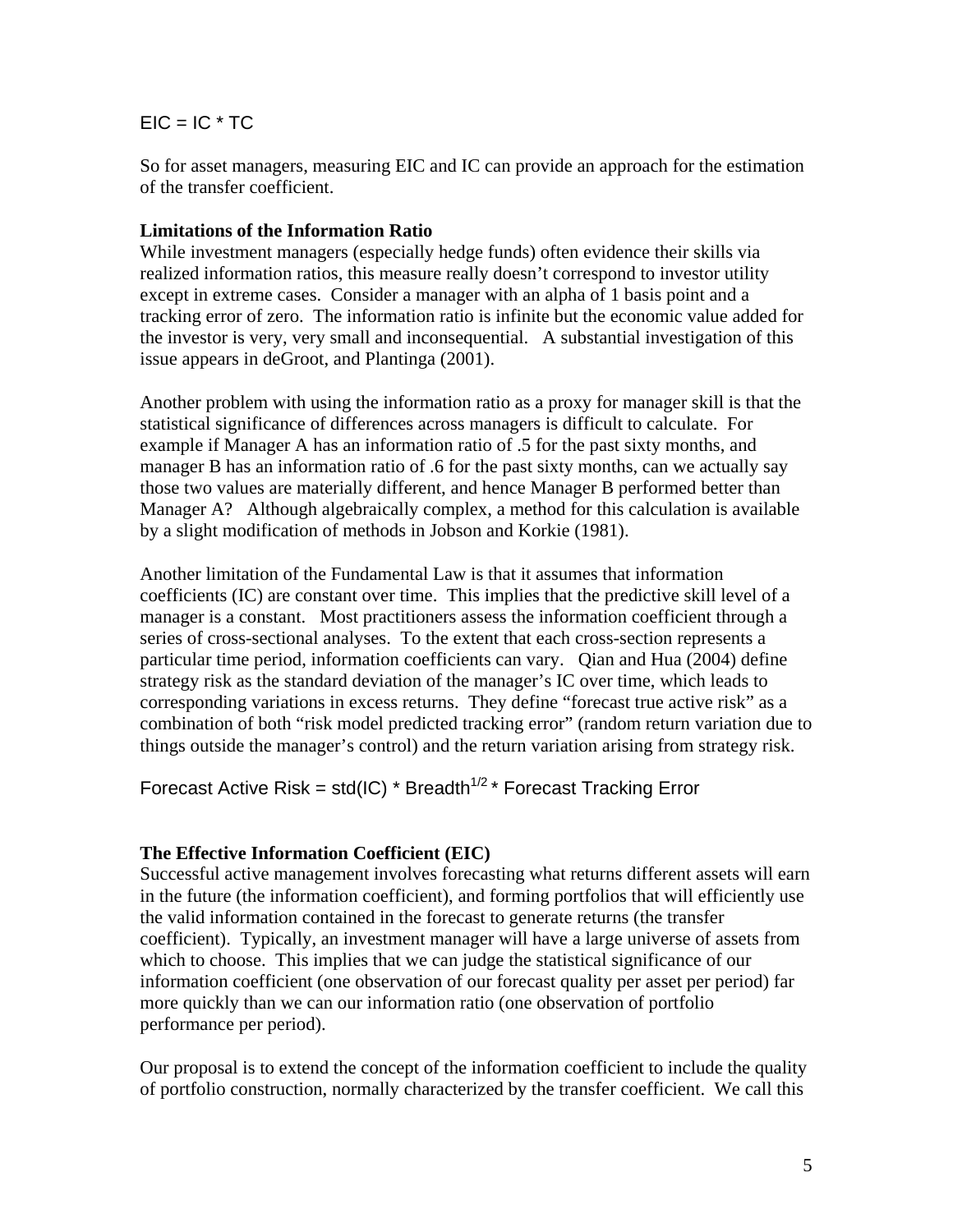new measure, the *effective information coefficient*. This measure retains the crosssectional nature of the information coefficient so statistical significance can be judged quickly, while also capturing the impact of portfolio constraints and limitations.

The basis of the effective information coefficient is the concept of portfolio optimality as first put forward by Markowitz (1952). In mathematical terms, optimality means that the position sizes within our portfolios balance the marginal returns, risks and costs. The requirement of this "balance at the margin" comes from the Kuhn-Tucker conditions which describe how we can find the maximum or minimum of a smooth algebraic function. *Every portfolio manager must believe that the portfolio they hold is optimal for their investors. If they didn't they would hold a different portfolio*. If we describe investor goals as maximizing risk adjusted returns, we know that the marginal risks associated with every active position must be exactly offset by the expected active returns. We can infer the manager's expectations of returns from the marginal risks they choose to accept in their portfolios. For every portfolio, there exists a set of alpha (active return) expectations that would make the portfolio optimal. We call these the *implied alphas*. Sharpe (1974) provides the basics of estimating implied returns, while Fisher (1975) demonstrates the linkage between analyst forecasts and portfolio changes.

We will define the *effective information coefficient* as the cross-sectional correlation between the implied alphas from portfolio security positions at each moment in time, and the residual returns realized by those individual securities in the subsequent period. We can also pool these values over time for a longer term estimate of the EIC.

## $EIC_t =$  Correlation (Implied alphas<sub>t-1</sub>, Realized alphas<sub>t</sub>)

The role that active weights play in the Clarke, et. al. (2002) procedure are impounded into our formulation of implied alphas. As such, we are able to avoid certain simplifying assumptions as described in in Suntharam, Khilnani and Demoiseau (2007).

To sum up the idea, we will use the *effective information coefficient* as the measure of investment manager skill. If our forecasting skill is good (high IC) and our portfolio construction skill is good (high TC) then effective information coefficient will be high. If either information coefficient or the transfer coefficient is low, then the effective information coefficient will be low. As this measurement involves every active position during each time period, the sample is large and statistical significance is obtained quickly. To the extent that the effective information coefficient is simply a form of correlation coefficient, the standard error calculation needed to calculate statistical significance is well known.

### **Subtleties and Caveats for Use of the Effective Information Coefficient**

There are some subtleties and potential pitfalls in using the effective information coefficient. Most of these issues are analytical but potential users of the EIC technique may have operational concerns as well.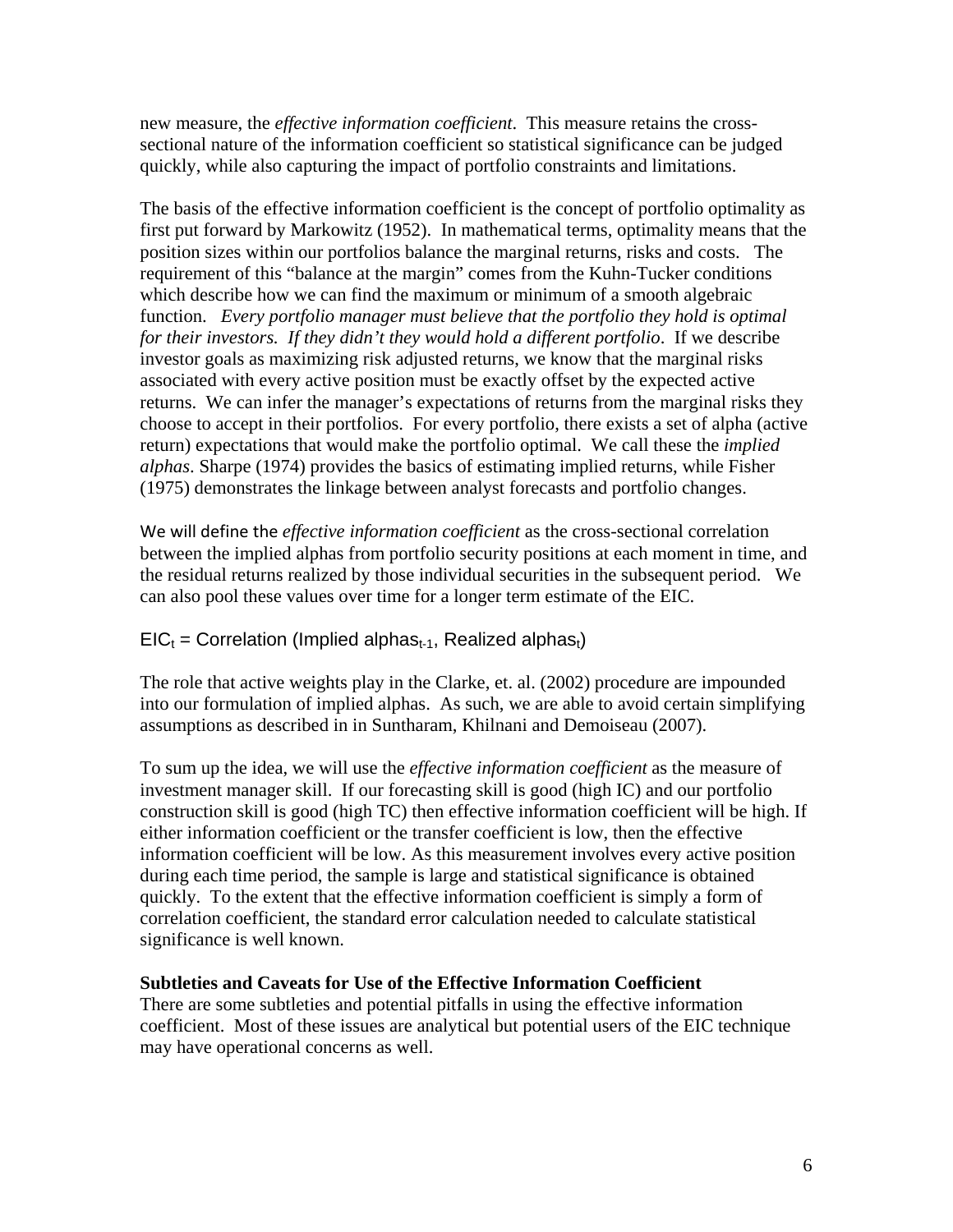In order to estimate implied alphas, we must first estimate the marginal risks of portfolio positions. To the extent that different investment organizations hold different views of the marginal risks of positions they will obtain different estimates of implied alphas. In practice, however, there is a high degree of concordance among investment managers about portfolio risk. This is demonstrated by the fact that nearly every major asset manager uses a risk assessment model provided by one of just a few commercial vendors. Managers see their "value added" in superior return forecasting. As long as everyone roughly agrees on the covariance among securities, then we can reliably infer manager "alpha" forecasts from the portfolio they choose to hold.

In addition, studies such as Best and Grauer (1991), Broadie (1993) and Chopra and Ziemba (1993) show that estimation errors in risk have a relatively small impact on portfolio optimality as compared to errors in return estimation. A related instance of implying returns from covariance estimates (that are *assumed* to be accurate) can be found in the well-known Black-Litterman model (1991) for asset allocation. While implied alphas can be biased through estimation errors in the risk model, such usage imposes no greater risk than conventional management that is using the same risk model (i.e. you are no worse off than just about everybody else).

Estimating implied alphas directly also requires us to know the manager's level of aggressiveness (risk tolerance). If we don't know this, we can't estimate the magnitude of implied alphas but we can still estimate the implied rank value of the implied alphas from the marginal risks. Our first alternative is to estimate the effective information coefficient as a rank correlation measure such as the Spearman Rho or Kendall's Tau. This may mask the influence of transaction costs in defining optimality if trading costs are heterogeneous across securities. A second approach would be to "map" the implied alpha rank values into an estimated cross-sectional distribution for returns. de Silva, Sapra and Thorley (2001) and Lilo, Mantegna, Bouchard and Potters (2002) provide methods for estimating the cross-sectional distribution of returns. Finally, we can try to infer the manager's risk tolerance from the observed level of portfolio risk itself. Wilcox (2003) argues that rational investors maximize the long term growth of their discretionary wealth (the portion of wealth they can afford to lose). If we are willing to define an investor's "worst case scenario" as a particular probability of catastrophic loss (e.g. a three standard deviation event), then we can directly estimate risk tolerance from the magnitude of portfolio risk undertaken.

Another concern about the use of implied alphas is how they can be biased by constraints on portfolio position size. Most obviously, most portfolio managers are prohibited from taking short positions. This issue is particularly acute because we are implying benchmark relative returns rather than absolute returns. Without the ability to short positions, the distribution of implied alphas will lack the large magnitude negative values that would be implied by short positions. As such, the distribution may exhibit positive skew. Similar truncation of the upper tail of the implied alphas distribution can occur from a maximum weight bounds on position sizes in portfolios. To determine if this problem is material to a given portfolio we can check the distribution of implied portfolio returns to see if it has the expected properties. The distribution of implied returns should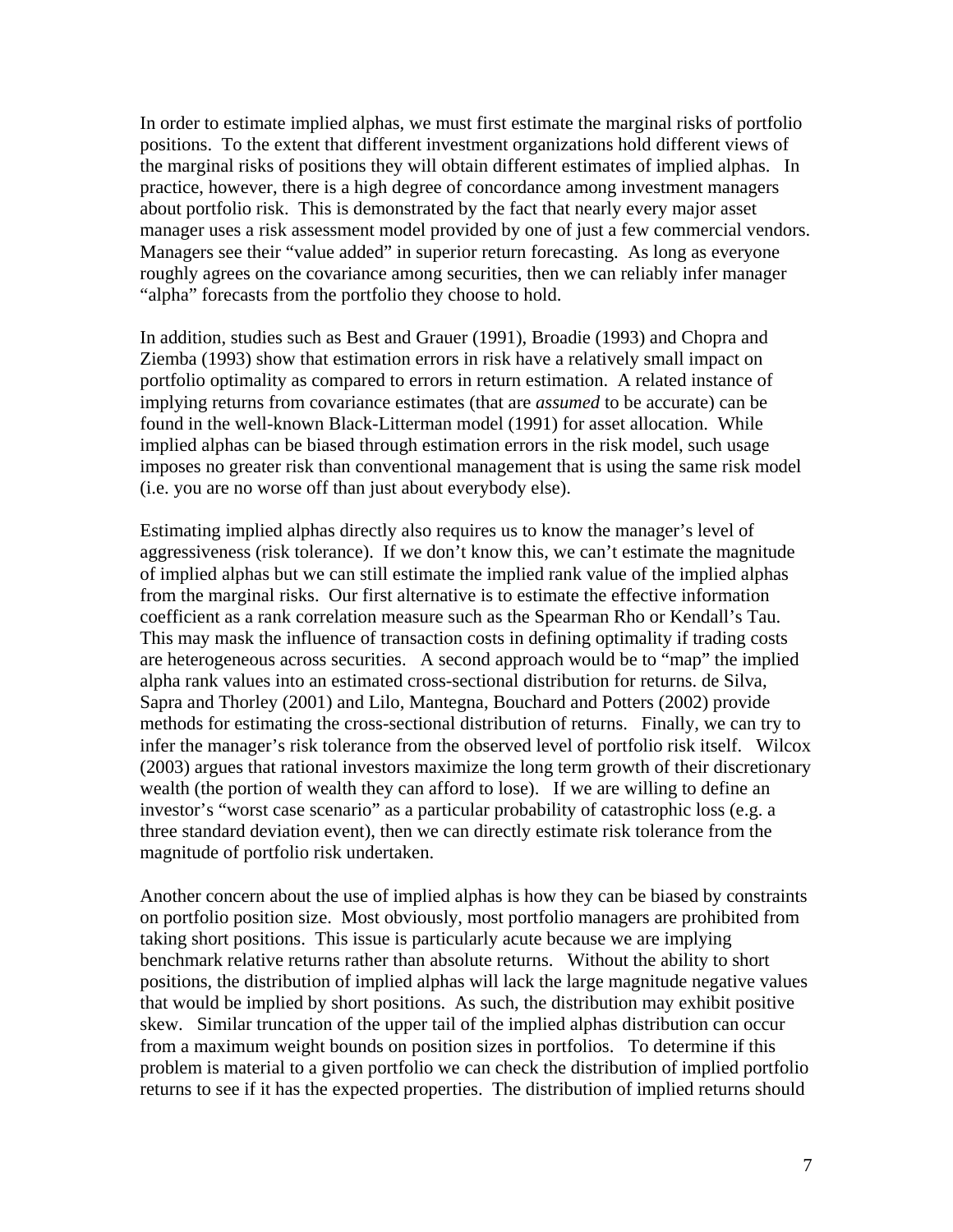be roughly symmetric about the mean, skew should be close to zero and the expected alpha on the benchmark index portfolio should be zero. If the observed properties of the implied alphas distribution are not satisfactory, we can adjust the implied alphas on *only those securities whose portfolio position is constrained by a weight bound*. A simple adjustment rule consistent with Grinold (1994) is:

## Adjusted Implied Alpha (i) = Implied Alpha (i) +  $(x *$  Specific Risk (i))

The logic of this process is that the potential for security (i) to underperform or outperform the benchmark index is proportional to the security's specific risk. For those securities whose implied alpha is constrained by a portfolio weight bound (e.g. long only), we make an additive adjustment to the implied alpha by selecting a single value x for all bounded securities in the portfolio. The value of x is chosen to minimize the extent to which the distribution of implied alphas is different from expectations.

From an operational perspective, the entity doing the analysis must have access to the portfolio positions on a periodic basis, have at least rough estimates of trading costs for different securities in the portfolio, and have a detailed analytical model of how each security position contributes to the risk of the portfolio. The routine process of monthly statements from a custodian or portfolio accounting system fulfills the first need. As previously noted, commercially available analytical models of risk are widely used by asset managers, consultants and custody banks in their reporting of risk levels. All that is required for the EIC analysis is that the reports include "marginal contributions to tracking variance" which are a standard output of the widely used systems. The EIC analysis is relatively insensitive to trading costs, except for very illiquid securities so it is of lesser importance in most cases. .In addition, as previously mentioned, we can also modify the analytical procedure to reduce the need for trading cost information.

### **Using EIC to Test Risk Model Effectiveness**

For active managers to generate excess returns in a given time period, there must be cross-sectional dispersion in the individual asset returns. If all assets had the same return during a particular period, no active returns would be available to any portfolio, as every portfolio and benchmark would also have the same return. Even if the magnitude of the common return was different in different periods, the realized active risk would also be zero since every portfolio and every benchmark would have the same return in each period. As such, a manager's expected active return is a function of their EIC (are they skillful?), their risk tolerance (are they willing to take bets?) and the opportunity set afforded them as measured by the cross-sectional dispersion of asset returns. The empirical relationship between cross-sectional dispersion of asset returns and manager active returns has been confirmed in Ankrim and Ding (2002).

So we can look at returns as:

 $P_t - B_t =$  Expected Alpha<sub>t</sub> +  $e_t$ 

 $P_t$  = portfolio return during period t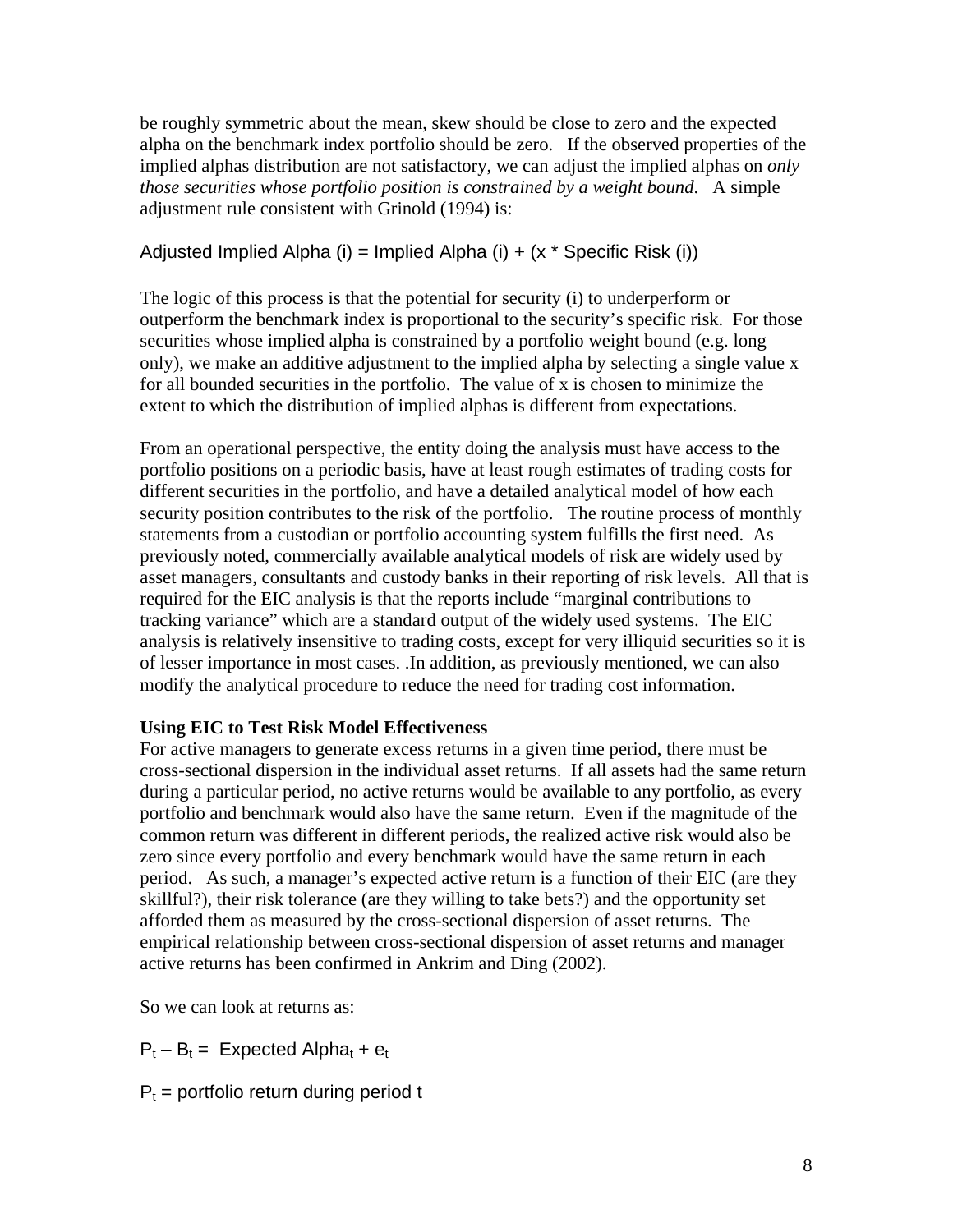## $B_t$  = benchmark return during period t

 $e_{t}$  residual returns due to luck

If risk model is predicting accurately, the annualized value of the time series standard deviation of the  $e_t$ , should be consistent with the risk model forecast tracking error.

## **Conclusions**

Most traditional measures of investment performance, such as information ratios, have weak statistical power because they require long time series of stationary conditions to come to statistically significant conclusions. Our new measure, the *effective information coefficient*, is able to take advantage of a far large sample of data, allowing for rapid statistical significance and also incorporates important information about a manager's portfolio construction efficiency as well as proficiency in forecasting asset returns. The EIC offers the additional benefit that in can be used without knowledge of the manager's security level return expectations, making it a practical investigative tool for investors who employ external asset managers.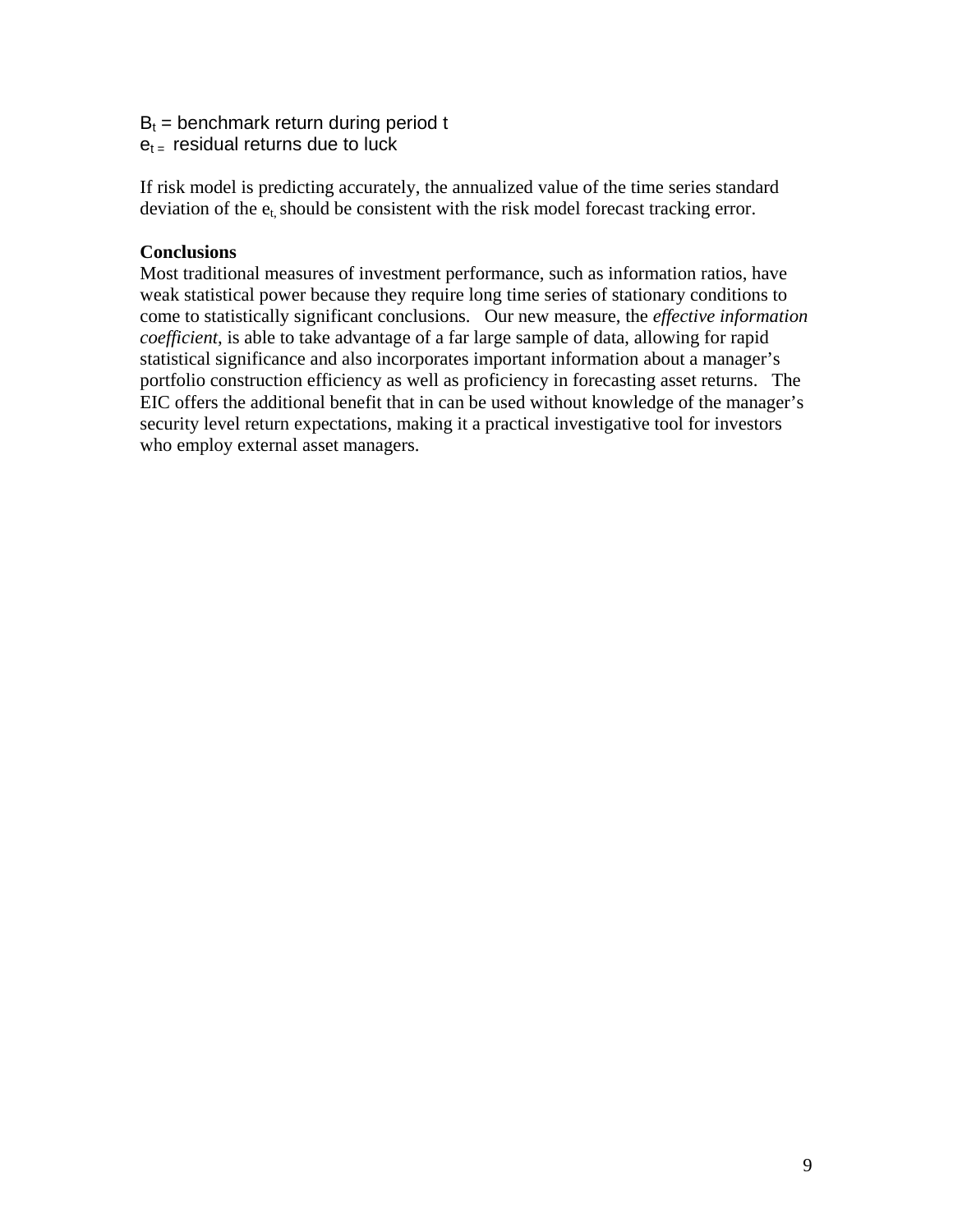### **References**

Stewart, Scott D. "Is Consistency Of Performance A Good Measure Of Manager Skill?," Journal of Portfolio Management, 1998, v24(3,Spring), 22-32.

Brown, Stephen J. and William N. Goetzmann. "Performance Persistence," Journal of Finance, 1995, v50(2), 679-698.

Elton, Edwin J., Martin J. Gruber and Christopher R. Blake. "The Persistence Of Risk-Adjusted Mutual Fund Performance," Journal of Business, 1996, v69(2,Apr), 133-157.

Brown, Stephen J., William Goetzmann, Roger G. Ibbotson and Stephen A. Ross. "Survivorship Bias In Performance Studies," Review of Financial Studies, 1992, v5(4), 553-580.

Carpenter, Jennifer N. and Anthony W. Lynch. "Survivorship Bias And Attrition Effects In Measures Of Performance Persistence," Journal of Financial Economics, 1999, v54(3,Dec), 337-374.

Carhart, M. M., J. N. Carpenter, A. W. Lynch and D. K. Musto. "Mutual Fund Survivorship," Review of Financial Studies, 2002, v15(5), 1439-1463.

Kritzman, Mark. "How To Detect Skill In Management Performance," Journal of Portfolio Management, 1986, v12(2), 16-20.

Lee, Cheng F. and Shafiqur Rahman. "New Evidence On Timing And Security Selection Skill Of Mutual Fund Managers," Journal of Portfolio Management, 1991, v17(2), 80-83.

Marcus, Alan J. "The Magellan Fund And Market Efficiency," Journal of Portfolio Management, 1990, v17(1),85-88.

diBartolomeo, Dan. "Just Because We Can Doesn't Mean We Should: Why Daily Attribution is Not Better", Journal of Performance Measurement, Spring 2003

diBartolomeo, Dan. "Fat Tails, Tall Tales, Puppy Dog Tails", Professional Investor, Autumn 2007.

Bailey, Jeffery V. "Evaluating Investment Skill With A VAM Graph," Journal of Investing, 1996, v5(2,Summer), 64-71.

Philips, Thomas K., David Stein and Emmanuel Yashchin, "Using Statistical Process Control to Monitor Active Managers", *Journal of Portfolio Management*, 2003

Bolster, Paul, Dan diBartolomeo and Sandy Warrick, "Forecasting Relative Performance of Active Managers", Northfield Working Paper, 2006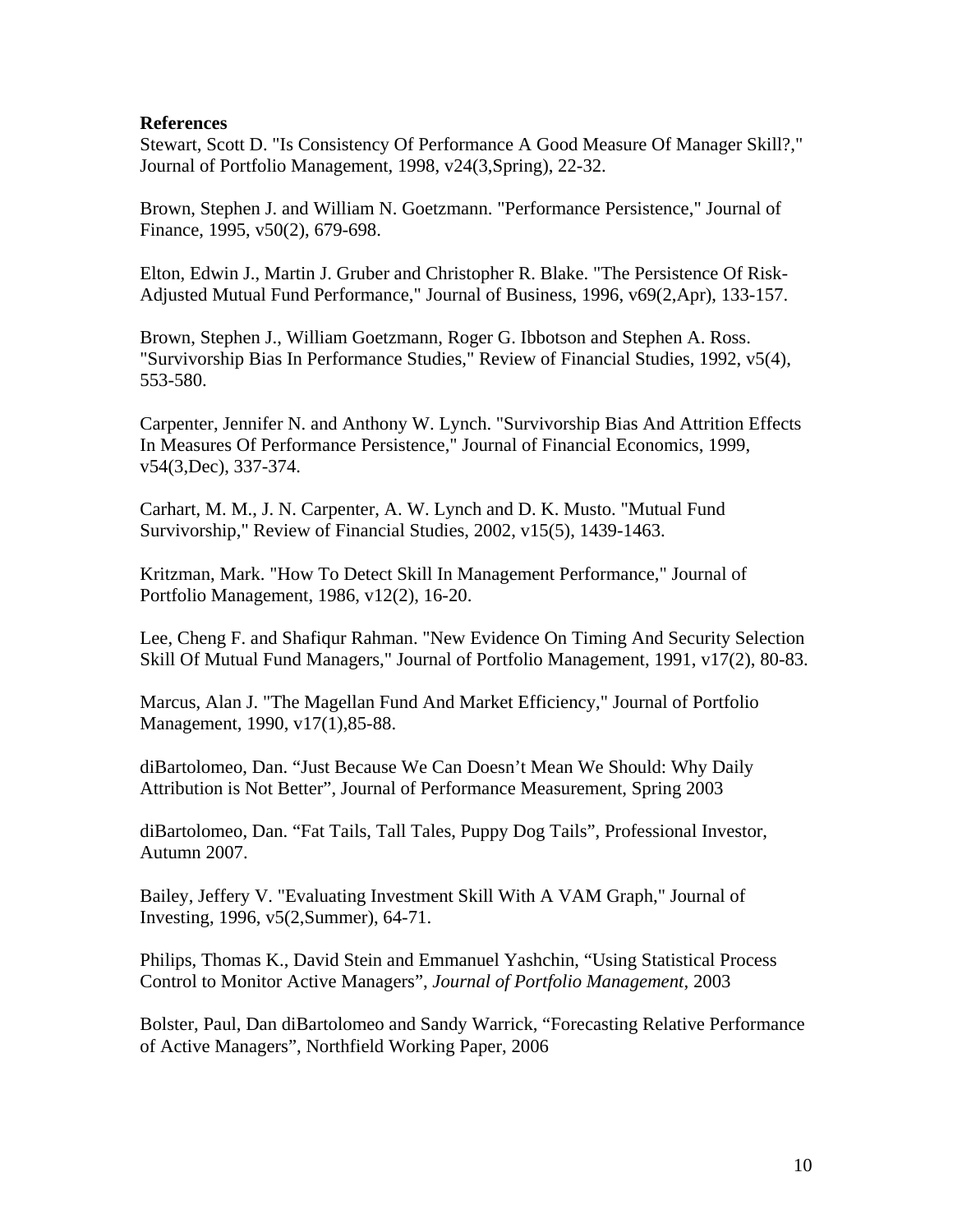Huber, Gerard. "Tracking Error and Active Management", Northfield Conference Proceedings, 2001, http://www.northinfo.com/documents/164.pdf

Grinold, Richard C. "The Fundamental Law Of Active Management," Journal of Portfolio Management, 1989, v15(3), 30-37.

Clarke, Roger, Harindra de Silva and Steven Thorley. "Portfolio Constraints And The Fundamental Law Of Active Management," Financial Analyst Journal, 2002, v58(5,Sep/Oct), 48-66.

deGroot, Sebastien and Auke Plantinga, "Risk Adjusted Performance Measures and Implied Risk Attitudes", *Journal of Performance Measurement*, Winter 2001/2002

Jobson, J. D. and Bob M. Korkie. "Performance Hypothesis Testing With The Sharpe And Treynor Measures," Journal of Finance, 1981, v36(4), 889-908.

Qian, Edward and Ronald Hua. "Active Risk and the Information Ratio", Journal of Investment Management, Third Quarter 2004.

Markowitz, Harry. "Portfolio Selection," Journal of Finance, 1952, v7(1), 77-91.

Sharpe, William F. "Imputing Expected Security Returns From Portfolio Composition," Journal of Financial and Quantitative Analysis, 1974, v9(3), 462-472.

Fisher, Lawrence. "Analysts' Input And Portfolio Changes," Financial Analyst Journal, 1975, v31(3), 73-85.

Best, Michael J. and Robert R. Grauer. "On The Sensitivity Of Mean-Variance-Efficient Portfolios To Changes In Asset Means: Some Analytical And Computational Results," Review of Financial Studies, 1991, v4(2), 315-342.

Chopra, Vijay K. and William T. Ziemba. "The Effect Of Errors In Means, Variances, And Covariances On Optimal Portfolio Choice," Journal of Portfolio Management, 1993, v19(2), 6-12.

Broadie, Mark. "Computing Efficient Frontiers with Estimated Parameters", Annals of Operations Research, 1993.

Black, Fischer and Robert Litterman. "Asset Allocation: Combining Investor Views With Market Equilibrium," Journal of Fixed Income, 1991, v1(2), 7-18.

de Silva, Harindra, Steven Sapra and Steven Thorley. "Return Dispersion And Active Management," Financial Analyst Journal, 2001, v57(5,Sep/Oct), 29-42.

Lilo, Fabrizio, Rosario Mantegna, Jean-Philippe Bouchard and Marc Potters. "Introducing Variety in Risk Management", WILMOTT December 2002.